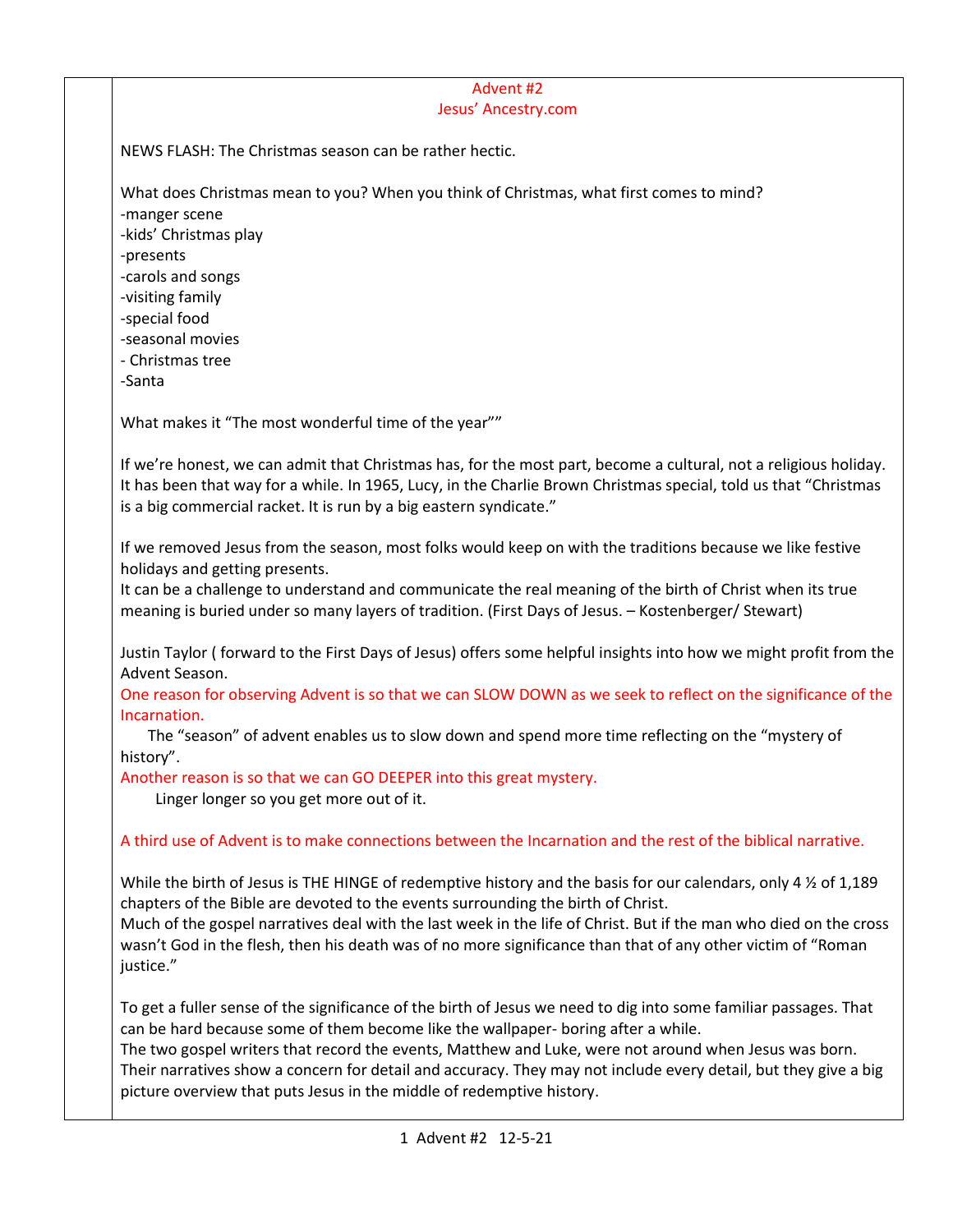They couldn't interview the angels or the Wise men, but they did have access to Mary and the half-brothers of Jesus, James and Jude. They probably has second hand accounts from Joseph as he passed on his encounters with angels, the flight from Bethlehem to Egypt and the return after the death of Herod.

Last week I mentioned that Advent helps us reset our spiritual calendars. By that I mean that we begin the "new year" on Christmas Day, not on Jan 1st. I know that some of you have a habit of reading the Bible in a year. Some have tried that for the first time recently. Some have tried and given up. Some have said, "Ain't happening, so why pretend to even start."

I want to encourage ALL OF US to go deeper in our reading and meditation of biblical truth this year. It may be deeper in terms of scope – reading more than before. Reading portions we've neglected in the past. It may mean deeper in terms of consideration, even if it means reading less.

With that in mind, I've prepared a 3 Year Bible Reading Calendar and have put copies in the lobby.

One way to get more out of the Christmas narrative and the whole bible is to learn to read it VERTICALLY and HORIZONTALLY. (Kostenberger).

Vertically means reading each gospel or epistle (or section, such as birth narrative) from beginning to end as a self-contained story in its own right.

Reading Horizontally means exploring how each section or book relates to the whole bible. Are there other passages or books that deal with this theme, etc.

As you read, look for common themes from the OT to NT. Consider the historical context of the stories. And read devotionally as you seek to be drawn closer to God.

The bible was not just written to convey information; it was written for our transformation. As we read, we should ask God to use His Word in our lives.

God can only use the Word in our lives that we have READ, so it is important that we take up and read. Imagine that you are on a spiritual journey and are beginning to look into this man, Jesus. You've heard about him and you know that he has something to do with Christmas, right? The season is named for him. Even our calendars revolve around his birth so you figure that he must be important.

In his book, The First Days of Jesus, Andreas Kostenberger presents an imaginary reader who would encounter the gospel narrative in the book of Matthew. It's the first book of the NT, so if you want to look into the person of Jesus, why not start at the beginning of his story – Matthew 1.

What do you encounter? A genealogy; a list of begats. WWWHHHYYY?

1The record of the genealogy of Jesus the Messiah, the son of David, the son of Abraham:

2 Abraham was the father of Isaac, Isaac the father of Jacob, and Jacob the father of Judah and his brothers. 3 Judah was the father of Perez and Zerah by Tamar, Perez was the father of Hezron, and Hezron the father of Ram. 4 Ram was the father of Amminadab, Amminadab the father of Nahshon, and Nahshon the father of Salmon.

5 Salmon was the father of Boaz by Rahab, Boaz was the father of Obed by Ruth, and Obed the father of Jesse. 6Jesse was the father of David the king.

David was the father of Solomon by Bathsheba who had been the wife of Uriah. 7 Solomon was the father of Rehoboam, Rehoboam the father of Abijah, and Abijah the father of Asa. 8 Asa was the father of Jehoshaphat, Jehoshaphat the father of Joram, and Joram the father of Uzziah.

9 Uzziah was the father of Jotham, Jotham the father of Ahaz, and Ahaz the father of Hezekiah. 10 Hezekiah was the father of Manasseh, Manasseh the father of Amon, and Amon the father of Josiah. 11 Josiah became the father of Jeconiah and his brothers, at the time of the deportation to Babylon.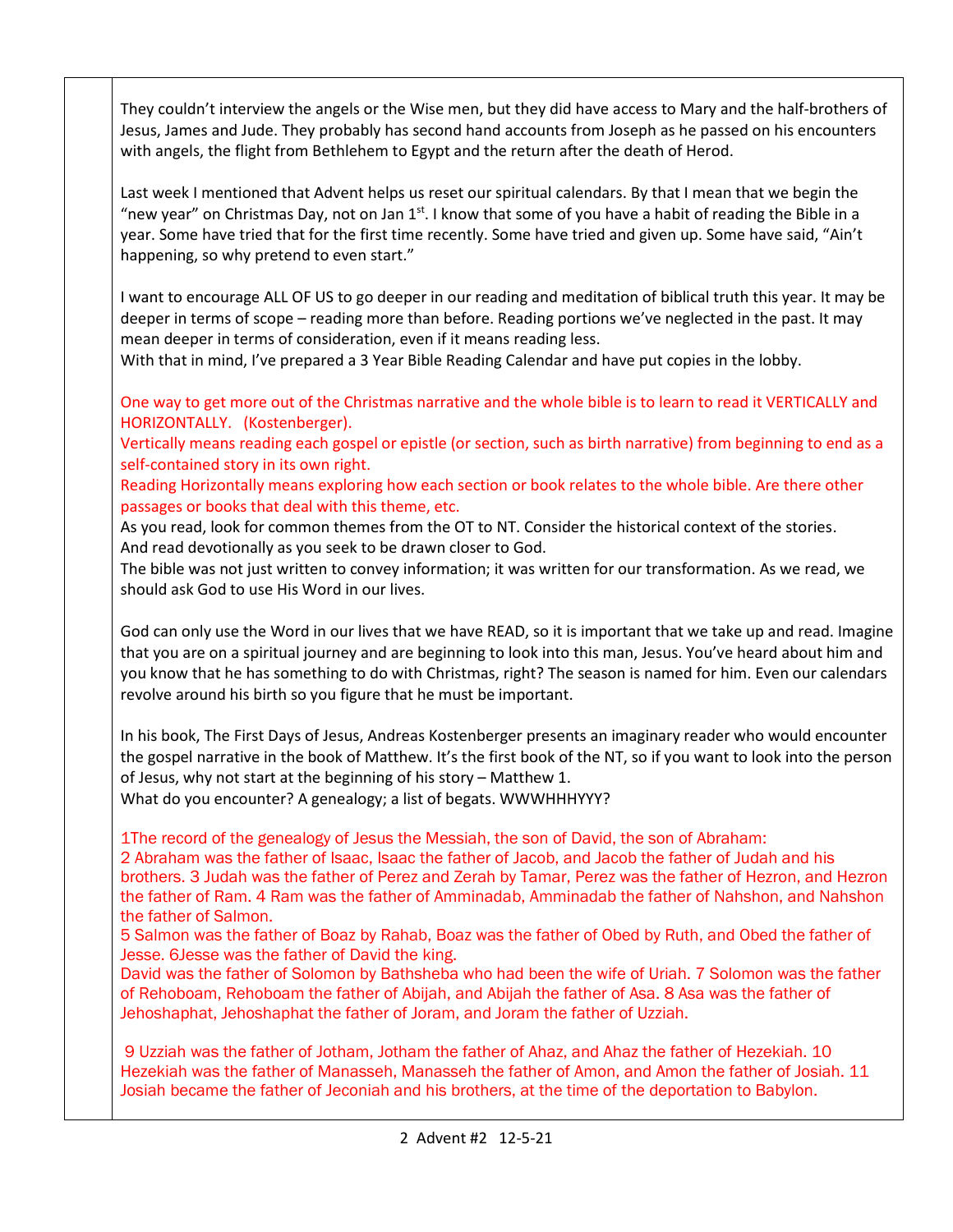12 After the deportation to Babylon: Jeconiah became the father of Shealtiel, and Shealtiel the father of Zerubbabel. 13 Zerubbabel was the father of Abihud, Abihud the father of Eliakim, and Eliakim the father of Azor. 14 Azor was the father of Zadok, Zadok the father of Achim, and Achim the father of Eliud. 15 Eliud was the father of Eleazar, Eleazar the father of Matthan, and Matthan the father of Jacob. 16 Jacob was the father of Joseph the husband of Mary, by whom Jesus was born, who is called the Messiah.

We all learn in English class that when we write something we want to begin with a catchy opening paragraph or memorable phrase:

"IT was the best of times; it was the worst of times." – Tale of two cities

"I wear the ring." The Lords of Discipline

"This is my favorite book in all the world, though I have never read it." – Princess Bride

"All happy families are alike; each unhappy family is unhappy in its own way." – Anna Karenina

"It was a bright cold day in April, and the clocks were striking thirteen." 1984

…"All children except one, grow up." Peter Pan

 "It is a truth universally acknowledged, that a single man in possession of a good fortune, must be in want of a wife." Pride and Prejudice

"Call me Ishmael" – Moby Dick

Matthew's idea of a catchy opening was a genealogy. Was his intended audience a gathering of Ancestry.com subscribers? NO

His original audience was Jewish, and genealogies were VERY IMPORTANT TO THEM. While this genealogy may not twang our buds, it was catchy for the Jewish people. If you've read much of the OT you noticed that it is also full of genealogies.

A.Kostenberger (ibid) Ancestry was culturally, religiously, and politically important in the era we call Second Temple Judaism—that is, the period between the reconstruction of the temple in 516 BC and the Roman destruction of Jerusalem and the temple in AD 70.

A pious Jew at the time of Christ would know that the OT story line began in a garden where all was good until our first parents rejected God's rule and everything went radically wrong after that. Our imaginary Jewish reader would want to know how the current story of Jesus was connected to the original story of the Torah. The genealogy connects Jesus to Abraham. That is important because after the rebellion in the garden, God chose Abraham to be the head of a new line of people who might follow God and bless the nations.

This would take place through the one who was THE promised seed in Gen 3. After the sin of Adam, the serpent (Satan) was cursed by God, and in that curse God gave a promise: Speaking to the serpent, God declares the following: "I will put enmity between you and the woman, and between your offspring and her offspring; he shall bruise your head, and you shall bruise his heel."

While it is a bit strange and puzzling, this prophecy in essence declares that one day a human descendant of the woman will crush the head of the Serpent. In Gen 12 God comes to Abraham and promises that he will be a great nation and a blessing to all the world. Scripture is clear that Abraham in not the promised one. Though he is a man of great faith, he is also a man of sins and failures. That meant that the promised one of Gen 3 was still to come from the line of Abraham. Therefore, the genealogy of Matt 1 starts with Abraham and ends with Jesus, the Messiah.

Imagine someone reading through the Bible for the first time without knowing its ending, and he/she comes across Matthew 1. The reader would see that Jesus is connected to Abraham, Isaac, Jacob, and King David. That is an impressive family tree.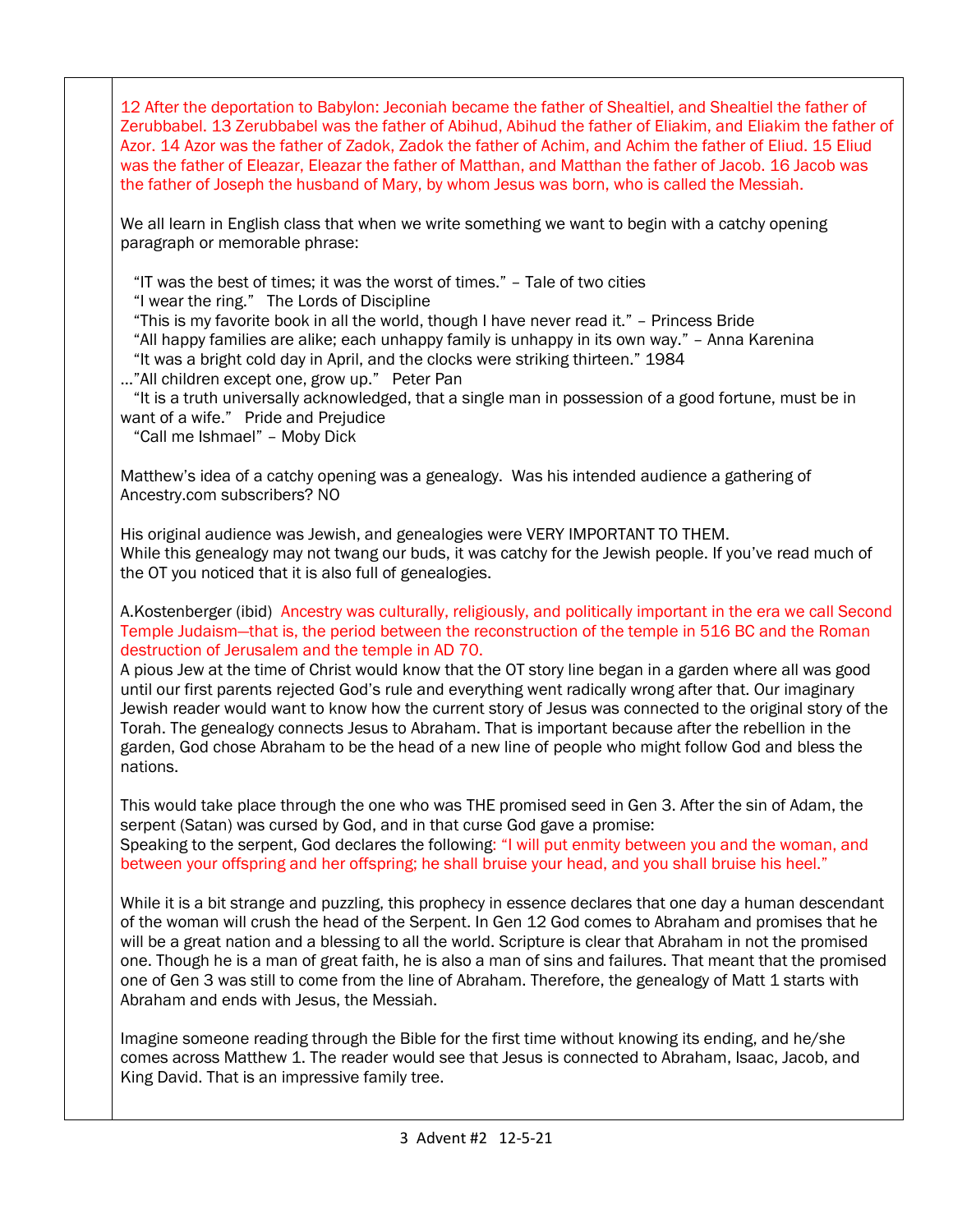The OT ends without the fulfillment of the Messianic promise, so 400 years later, the people at the time of Christ are still waiting and longing. Jesus arrives on the scene doing things that look Messianic and teaching with authority, but many still doubt. In a relatively short time, the gospels are written to confirm the experience of those who knew Jesus.

Here at the front end of the NT we have this genealogy of Jesus Christ, the Son of David, the son of Abraham. He becomes the hinge of human history. The written genealogy of Matthew 1 goes back to Abraham, whom we know from the OT narratives is the descendent of Adam and Eve. (rf Luke 3).

Jesus is the promised "seed" who will crush Satan and undo the work of the fall and begin to set things right.

Four features of Matthew's listing of Jesus's family tree deserve comment. To begin with, the first two Greek words of the New Testament, biblos geneseōs ("The Book of the Genealogy"), mirror the language used in Gen 2:4 to introduce the account creation itself and the genealogy connected to Adam. This links Jesus' genealogy to God's original plan for his creation.

Next, we see the mention of four women in the list: Tamar, Ruth, Rahab, and Bathsheba. Their complicated stories show how God's plan is to bring in non-Jewish people and those who might also be marginalized. These non-Israelite women foreshadow the spread of the gospel and the power of God to forgive and restore sinners and those wounded by the sin of others.

Third, while Mary was a nice Jewish girl, her story of conception was unusual and questionable. The firsttime reader might notice how "father/son" pattern was broken with Joseph. (A. K. ibid)

 Ex: Abraham was the father of Isaac, Isaac the father of Jacob, and Jacob the father of Judah and his brothers…15 Eliud was the father of Eleazar, Eleazar the father of Matthan, and Matthan the father of Jacob. 16 Jacob was the father of Joseph the husband of Mary, by whom Jesus was born, who is called the Messiah.

The original language makes it clearer that Jesus is the legal son of Joseph, but NOT THE BIOLOGICAL son of Joseph. The reader must wait for the rest of the chapter to get 'the rest of the story'.

Finally, the genealogy of salvation is divided into three periods of fourteen generations each: Abraham to David; David to the exile; the exile to Jesus.

Matthew is showing that God IS IN CONTROL even in the most difficult periods of Israel's existence – the Babylonian exile. Now after 400 years of silence since the last prophet Malachi, God is at work again.

This genealogy shows that God has revealed the identity of THE SEED, the ultimate hero. The long-expected Jesus, The Messiah has come. Our Savior has come. Our Deliverer has come. Our Advocate has come. Our Wonderful Counselor has come.

As we close, consider the words of the Frank Houghton hymn…

This beautiful hymn was written to honor and esteem missionaries John and Betty Stam. In China, 1934, they were taken prisoner by Communist soldiers, along with their three-monthold baby, Helen. John and Betty were marched to their deaths, but miraculously, baby Helen, hidden in a sleeping bag, survived and was discovered five days later. She was still alive.